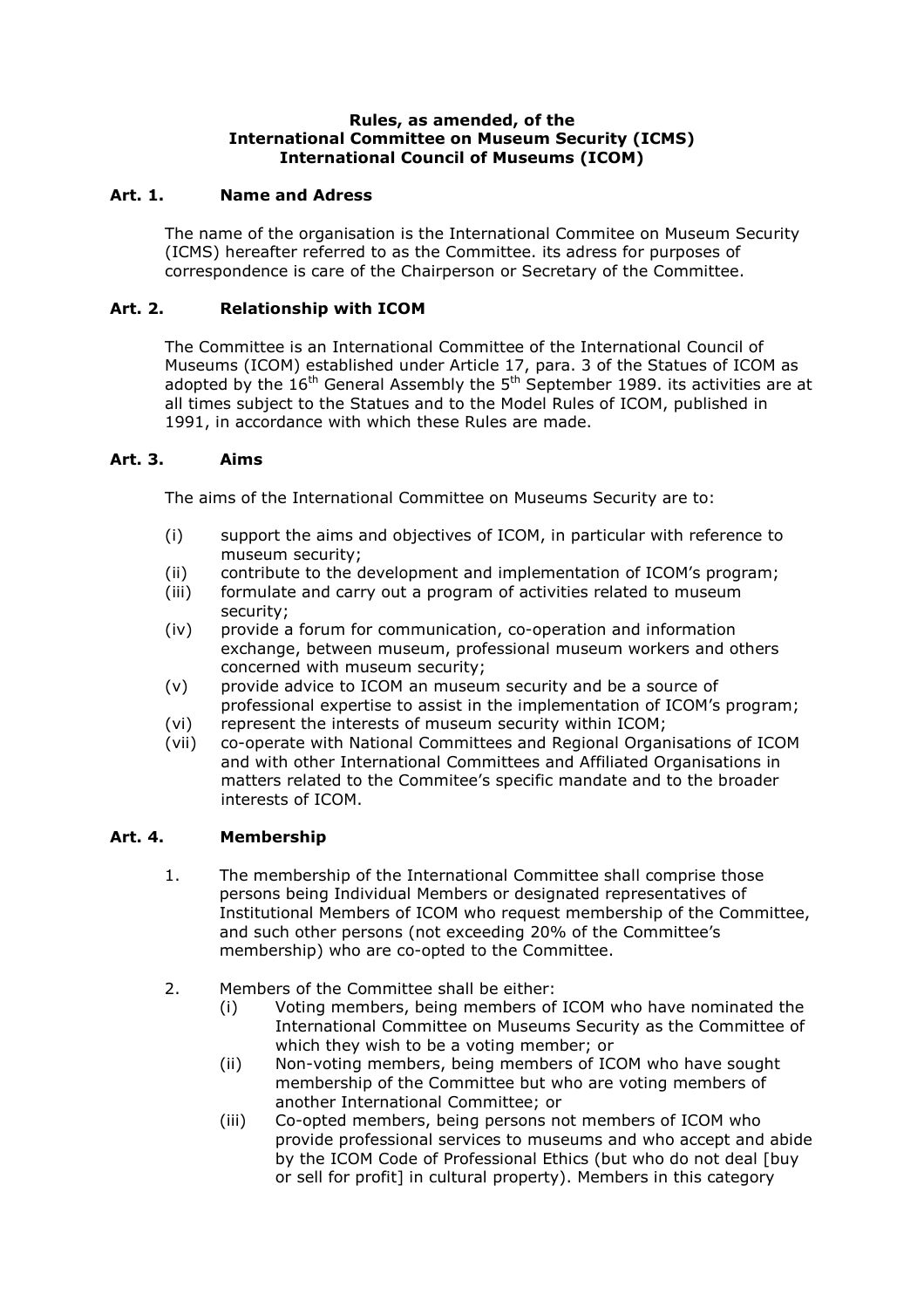shall be co-opted only in conjunction with a specific project or for a specific period of time.

- 3. Members of ICOM wishing to join the Committee, either as voting or nonvoting members, shall inform ICOM headquarters which shall forthwith transmit details of the Member's application to the Chairperson of the Committee together with advice as to whether the member is a voting member of any other Committee of ICOM.
- 4. The Chairperson of the Committee shall refer all such applications to the Executive Board, which shall admit applicants to one or other of the classes of membership of the Committee depending on the voting affiliation (if any) of the applicants with other International Committee. A person shall not be denied membership of the Committee on the grounds of lack of professional qualifications in the area of specialization of the Committee.
- 5. Membership of the Committee shall cease if the member
	- (i) resigns from the Committee
	- (ii) ceases to be a member of ICOM for any reason.

# **Art. 5. Rights of Members**

- 1. Upon admission of a person to membership of the Committee by the Executive Board membership rights accrue to the member, including the right to participate in the activities and program of the Committee, to attend meetings organized by the Committee, and to have the right to buy any publications produced by the Committee for sale to members.
- 2. Persons admitted by the Executive Board as voting members shall have the right to vote in the business meetings of the Committee, to stand for election to the Executive Board, to vote in the Board elections and to be designated as a representative of the Committee to vote at the General Assembly of ICOM and in the election of the Executive Council.
- 3. A voting member of the Committee who seeks and obtains voting membership of another International Committee shall, upon request, become a non-voting member of the Committe.
- 4. Non-voting members and co-opted members may not vote in the affairs of the Committee nor stand for election to the Executive Board.

### **Art. 6. Meetings of the International Committee**

- 1. The Committee shall hold such meetings as it considers necessary for the attainment of its objectives and the carrying out of its program.
- 2. At all meetings of the Committee participants may present papers and speak in any of the official languages of ICOM. Another language may be used if a participant arranges for translation into one of the official languages of ICOM or if the majority of participants agree to its use without translation.
- 3. The Committee shall meet in plenary session each year if possible, and, unless the Executive Council of ICOM agrees to the contrary, always in conjunction with the General Assembly of ICOM. At least six month notice shall be given to all members of the Committee of the place and dates of plenary meetings and of their preliminary agenda.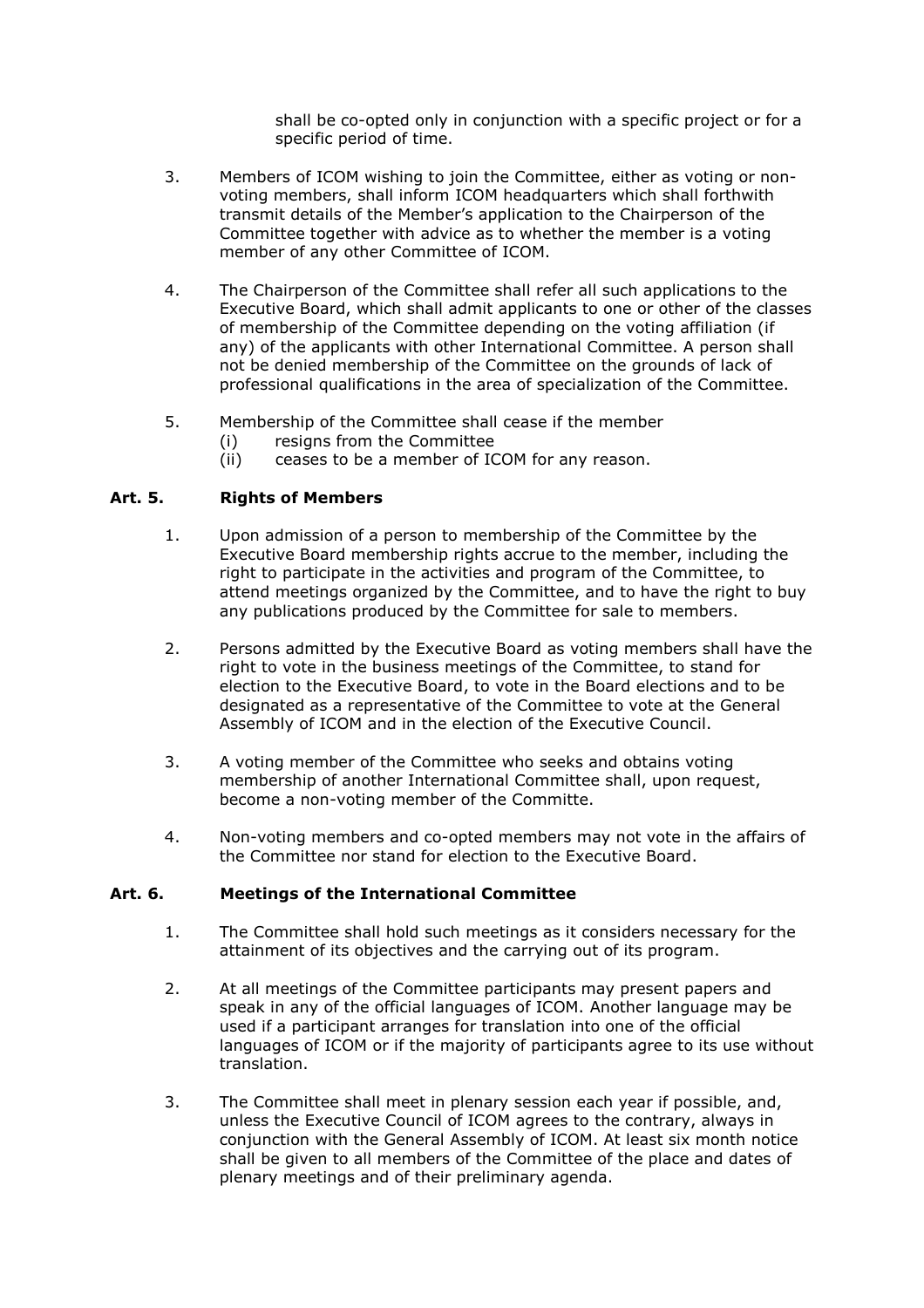- 4. The triennial plenary meeting held in conjunction with the General Assembly of ICOM (or such other meeting as may be agreed by the Executive Council) shall be the principal business meeting of the Committee. Its agenda shall include the following items:
	- (i) a report on the work of the Committee during the preceding triennium
	- (ii) presentation of a report on the finances of the Committee for the preceding triennium
	- (iii) a review of the draft triennial program of ICOM and adoption of the work program of the Committee for the forthcoming triennium
	- (iv) a review of the activities of any working groups and renewal of their mandates if appropriate
	- (v) adoption of a budget for the following triennium
	- (vi) election of the Executive Board
- 5. Annual plenary meetings, if any, shall include the following agenda:
	- (i) a report on the work of the Committee during the preceding year
	- (ii) presentation of a report on the finances of the Committee for the preceding year
	- (iii) adoption of the work program of the Committee for the following year, within the frame of the triennial work program of the Committee
	- (iv) a review of the activities of any working group, adoption of a budget for the following year, within the frame of the triennial budget of the Committee.
- 6. The quorum for plenary meetings shall be 10% of the voting membership of the Committee present personally or by proxy.
- 7. At plenary meetings of the Committee, each voting member shall be entitled to one vote on any matter before the Committee. An Institutional Member may, in writing, designate a person to vote on its behalf.
- 8. The Committee may establish working groups with specific terms of reference to facilitate the carrying out of its program. Each working group shall appoint a Convener, or Sub-Committee Chairperson, from among its number, who shall be a voting member of the Committee and shall report progress on its mandate at each plenary meeting of the Committee. At each triennial plenary meeting, the need for each working group shall be reviewed and its mandate renewed if nenessary.
- 9. The Committee may convene meetings at the regional or subregional level, but all members of the Committee shall be entitled to attend such meetings.
- 10. In accordance with the Statues, Article 17; para. 10 the Chairperson of the Committee shall inform the Chairperson of the National Committee (if one exists) in the State in which any meeting of the Committee is to be held, of the date, place and subject of the meeting.
- 11. The Secretary shall provide minutes of the official proceedings of the plenary meetings and forward them to all members at the latest two month after each meeting.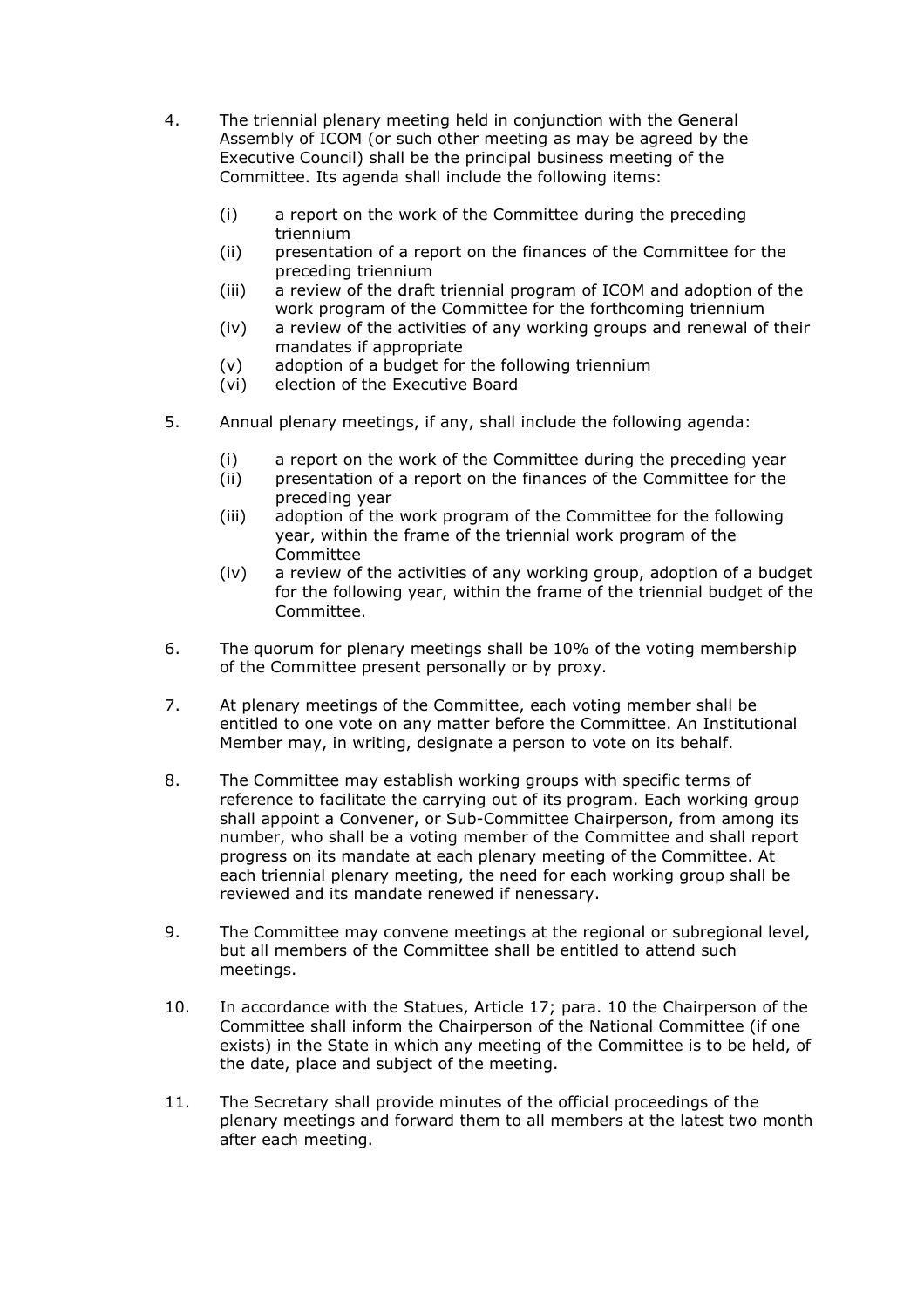# **Art. 7 Management of the International Committee**

- 1. The affairs of the Committee shall be managed by an Executive Board, comprised of persons elected by the voting members and persons co-opted to the Board. The elected members of the Board shall consist of a Chairperson, a Secretary and four other persons, including such additional office-bearers as the Committee considers necessary.
- 2. No more than two members from any one country may be elcted to the Executive Board. In order to ensure adequate geographic representation, the elected members may co-opt additional members (not exceeding one third of the number of elected members) from regions not sufficiently represented by elected members. The terms of office of co-opted members will extend from the date of their co-option to the date of the next triennial plenary meeting of the Committee.
- 3. Any voting member of the Committee in good standing, including a designated representative of an Institutional Member, is eligible to stand for election to, or to be co-opted to, the Executive Board subject to the limitations imposed by the Statues, Article 17; para. 4. A co-opted member of the Committee may also be co-opted to the Executive Board.
- 4. The election shall be conducted as follows:
	- a. The Executive Board shall be elected by the voting members at the triennial meeting of the Committee, held in conjunction with the General Assembly. At the annual plenary meeting, prior to the triennial one, an Elections officer shall be elected to oversee the conduct of the elections. Should annual plenary meetings not take place, the outgoing Executive Board shall appoint an Elections Officer from outside its midst.
	- b. The Elections Officer shall invite nominations for the next Executive Board at least four months before the Triennial meeting. Only nominations that are accompanied by brief biographical statements setting out the qualifications and experiences of the candidate and by a signed statement from the candidate indicating willingness to serve in the position in question will be considered by the Elections Officer.
	- c. The list of candidates for election shall be drawn up in two parts; part A shall include the names of the candidates for election as officers, i.e. Chairperson and Secretary; part B shall include the names of candidates for election as Ordinary Members of the Board. A candidate for one of the Officer positions may also be listed as a candidate for election as an Ordinary Member of the Executive Board.
	- d. The Election Officer shall inform the voting Members of the names and qualifications of candidates at least two month prior to the date of commencement of the meeting.
	- e. In part A of the election a voting member has one vote to cast in the election of Chairperson and one vote in the election of Secretary.
	- f. In part B of the election in which four Executive Board Members has to be elected a voting member has four votes to cast.
	- g. A voting member who is unable to attend the triennial plenary meeting may authorize, in writing, another voting member to vote on her or his behalf at the election, - or may vote by mail if doing so one month prior to the date of commencement of the meeting.
	- h. The Elections Officer shall, assisted by the outgoing Secretary, count the votes in the following manner: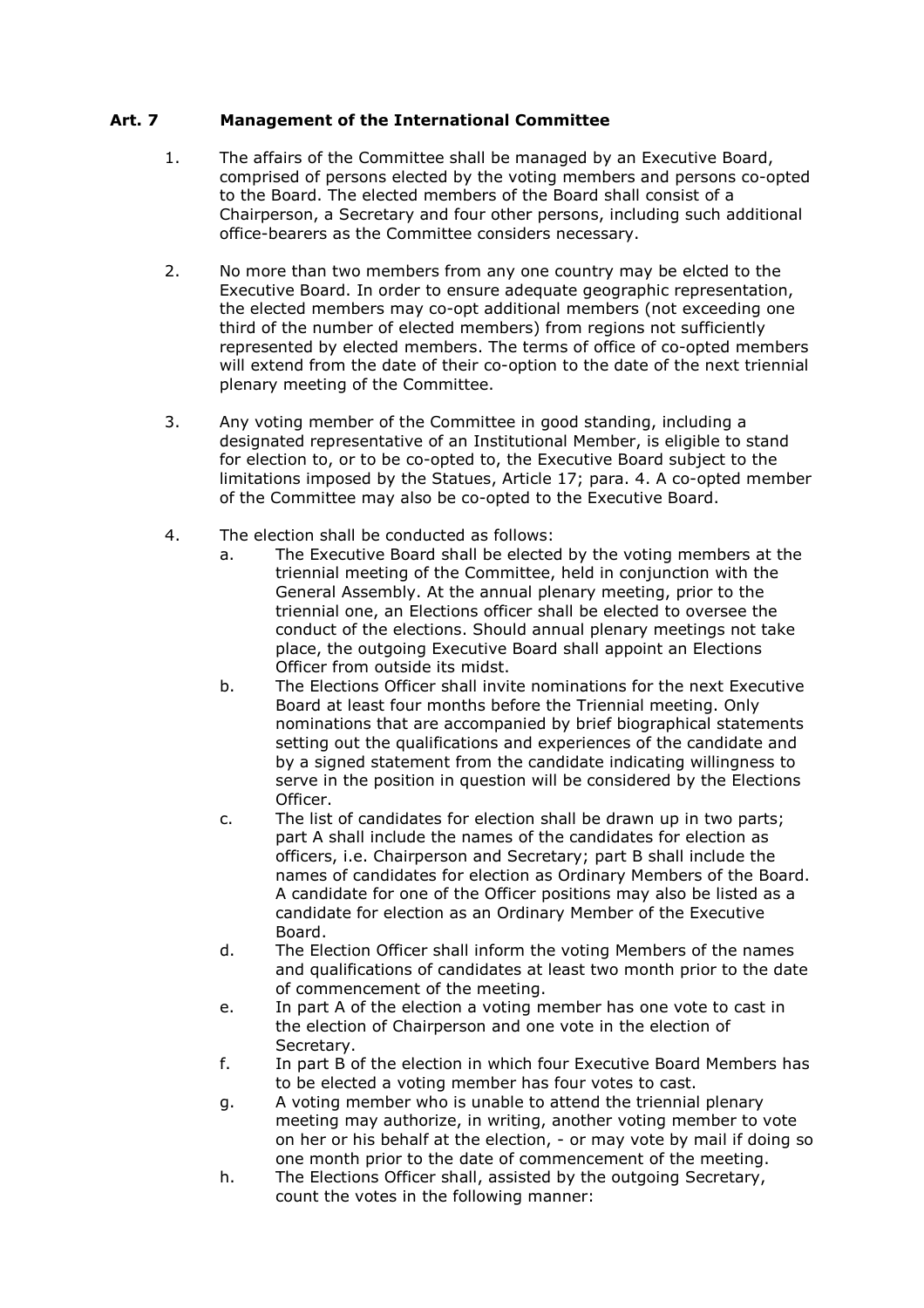- (i) the votes for the Officer positions of the Board in part A shall be counted first and for each Officer position the candidate with the most votes shall be declared elected;
- (ii) the votes for the Ordinary Members of the Board in part B shall then be counted, after eliminating the names of any candidates who have been elected as Officers. Within the limitations of eligibility stated in Article 7; para. 2, the four candidates with the greatest number of votes shall be declared elected
- i. In the event of two candidates receiving an equal number of votes, the winner shall be determined by lot, conducted by the Elections Officer.
- 5. If a member of the Executive Board shall cease to hold office for any reason during the period between the triennial plenary meetings, the position may be filled by co-option of another voting member of the Committee until the next triennial meeting is held.
- 6. A member of the Executive Bord shall cease to hold office if the member:
	- (i) resigns,
	- (ii) ceases to be a member of ICOM for any reason,
	- (iii) is no longer a member in good standing (Statues, Article 2; para. 3),
	- (iv) is no longer a voting member of the Committee.
- 7. The Executive Board shall meet as often as it deems necessary but not less than once in each year.
- 8. The quorum for a meeting of the Executive Board shall be half the number of Board members present personally.

# **Art. 8 Finances of the International Committee**

- 1. The Committee is entitled to raise such funds for its operations as it considers necessary. It may not impose any annual membership subscriptions on ICOM members, but is entitled to impose a subscription for specific services.
- 2. Subject to confirmation by the Executive Council in the light of the annual budget of ICOM, the Committe shall receive a subvention from ICOM for each voting member which, on request from the Committee, shall be paid no later than  $30<sup>th</sup>$  June in each calendar year.
- 3. The Committee may impose such charges for participation in meetings as it deems necessary.
- 4. The Committee may receive grants and donations and accept underwriting from sponsors.
- 5. The Committee may produce at its own expense and sell publications but shall inform the Secretary-General of ICOM before doing so. The Committee may undertake other activities, e.g. trade shows, which may generate an income to the Committee.
- 6. The Committee shall not enter into any contract or any legally binding agreement involving expenditure by ICOM without the approval of the Executive Council first being obtained (other than contracts and agreements that relate to its own activities and can be paid for from its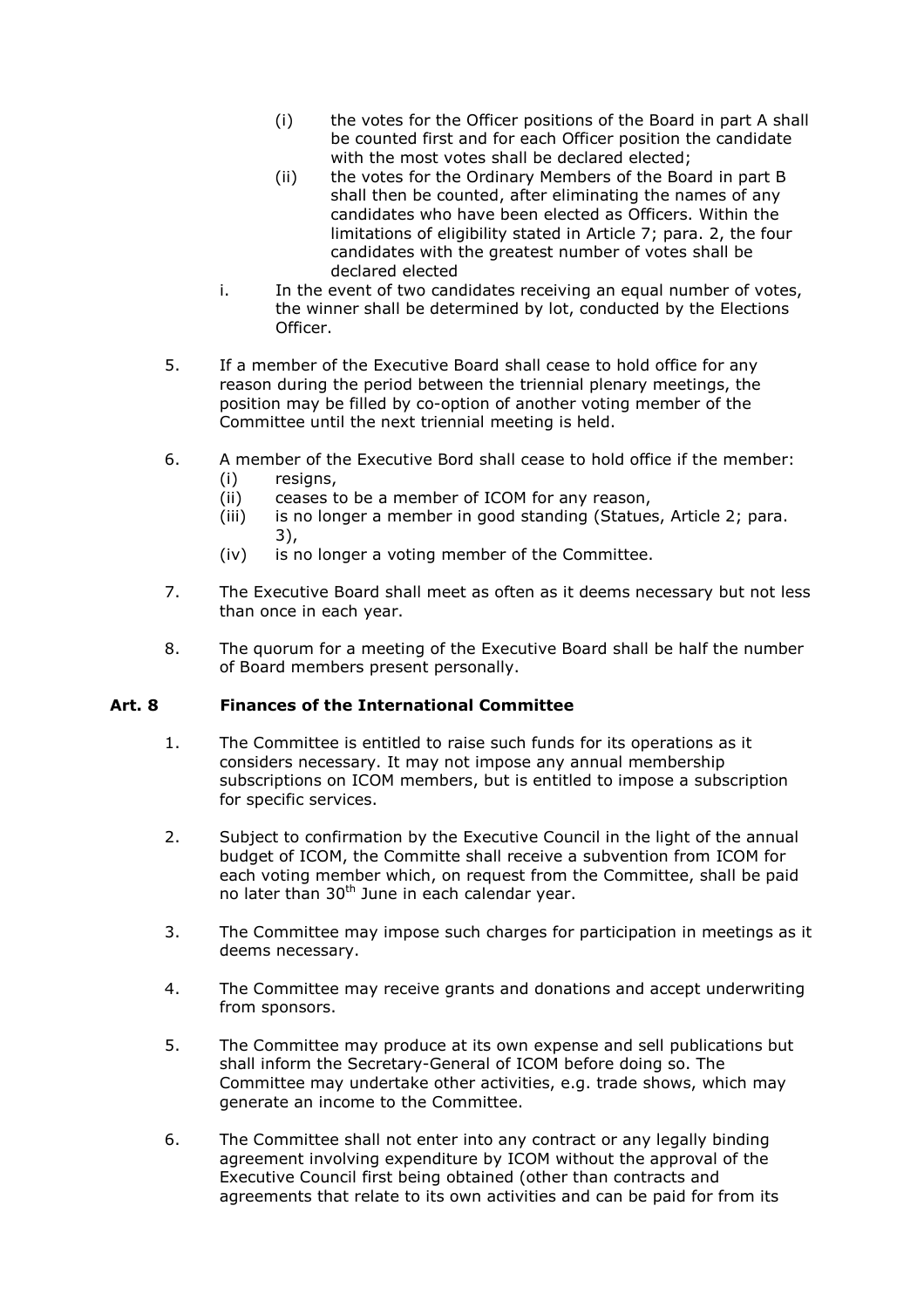own funds).

- 7. All monies received by the Committee shall be deposited in a bank account established for the purpose and all payments made on behalf of the Committee shall be made from that bank account. The Board shall advise the Treasurer of ICOM of the account name and number and the name of the bank at which the account is established.
- 8. The Committee shall keep proper accounts of all monies received and expended on an annual basis. A report on the finances of the Committee shall be presented to the members at each plenary meeting of the Committee.
- 9. The Committee shall transmit a copy of the report on finances of the Committee to the Secretary-General of ICOM for presentation to the Executive Council.

## **Art. 9 Role and Reponsibilities of the Executive Board**

- 1. The Executive Board is responsible for managing the affairs of the Committee and for ensuring that the requirements of the Statues of ICOM, and of these Rules, are met.
- 2. The Executive Board shall, before any meeting of the Committee is held in a State, satisfy itself that no impediment will be placed in the way of any member of the Committee attending the meeting, by the Government of the host State.
- 3. The Executive Board shall, each calendar year, prepare a report on the activities of the Committee during the preceding year, which shall be sent to all members, and considered at the annual plenary meeting (if one is held). The report shall be transmitted to the Secretary-General for submission to the Executive Council and the Advisory Committee of ICOM.
- 4. The Executive Board shall, when requested to do so by the Secretary-General, transmit a report on the work of the Committee for the preceding triennium to the Secretary-General for submission to the Executive Council, the Advisory Committee and the General Assembly of ICOM.
- 5. The Executive Board shall, when requested by the Secretary-General and after consulting as far as practicable with the voting members of the Committee, designate two voting members of the Committee to vote on its behalf at the General Assembly and in the election of the Executive Council or, if the Committee does not expect to be represented at the Assembly, advise the Secretatry-General of its intention to vote by mail.
- 6. The Executive Board shall, at least six months prior to the General Assembly, submit to the Secretary-General its comments on the draft triennial program of ICOM and a draft of its own proposed triennial programm of work for inclusion in the final triennial program of ICOM (for consideration at the General Assembly).
- 7. The Executive Board shall ensure that members of the Committee are kept fully informed of the work of the Board, of its plans for the activities of the Committee and of any other matters relevant to the work and functions of the Committee. It may publish a regular Newsletter or communicate with the members by such other means as it deems appropriate.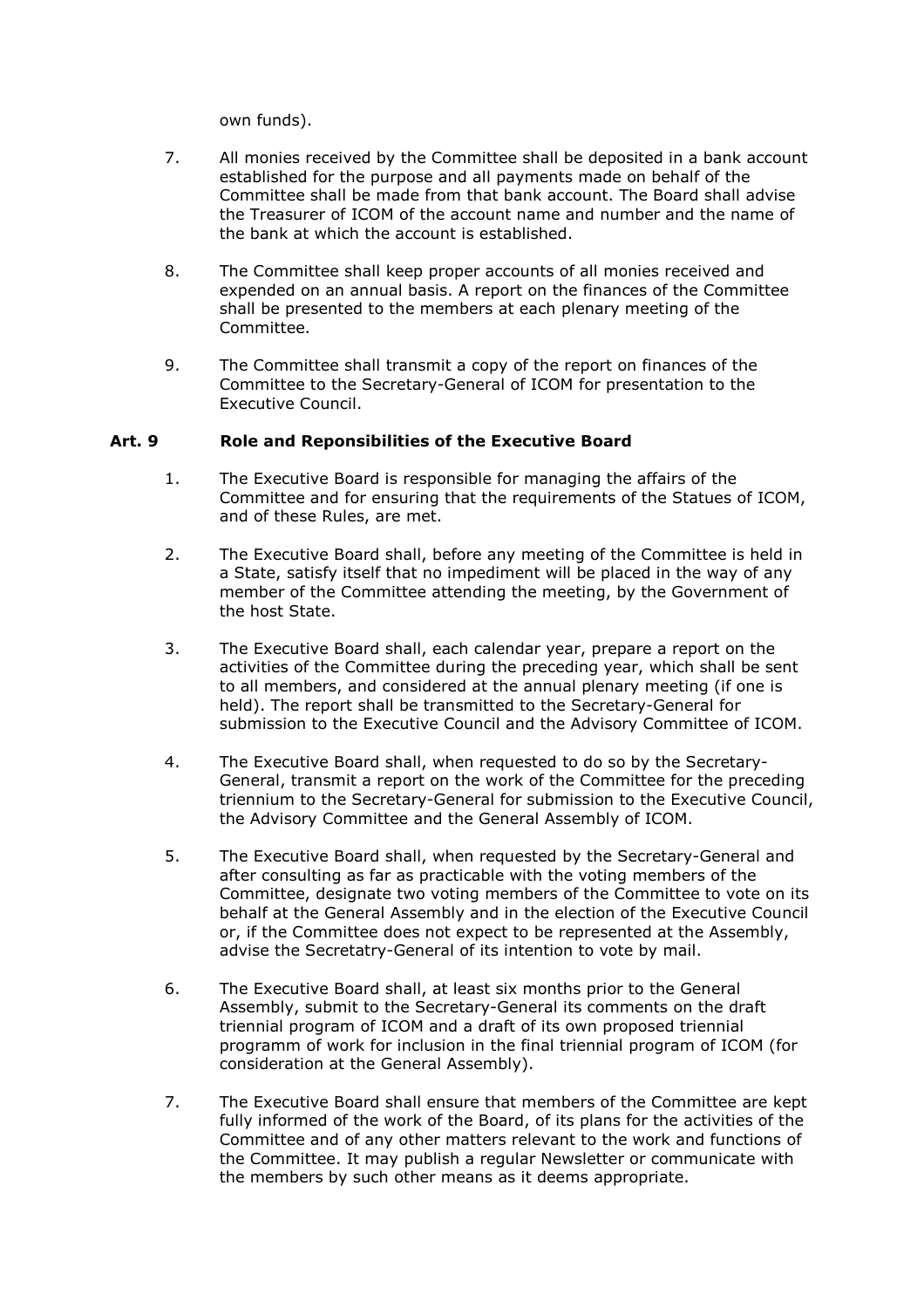## **Art. 10 Admendments to Rules**

- 1. The Rules of the Committee, adopted at the plenary meeting of the Committee in Vienna in 1991, may be amended at any subsequent annual plenary meeting of the Committee.
- 2. Any suggested amendments to the Rules must be proposed and seconded by voting members of the Committee in good standing. The text of any proposed amendment, together with any explanatory material, shall be sent to the voting members of the Committee at least twenty-eight days prior to the annual plenary meeting at which they are to be considered.
- 3. A proposed amendment may be further amended at the annual plenary meeting at which it is considered but only if the further amendment is of a minor nature. The Chairperson of the meeting shall decide whether a further amendment is of a minor nature.
- 4. Adoption and amendment of the Rules shall require a two-thirds majority of the members voting, either personally or by proxy.

## **Art. 11 Dissolution of the International Committee**

- 1. The Committee shall be dissolved by a decision of the Executive Council taken in accordance with the Statues, Article 17; para. 12.
- 2. In the event that the Committee is dissolved, its assets (if any) shall be transferred to ICOM headquarters and shall be dealt with in such manner as the Executive Council thinks fit.

Copenhagen, July 1991

## **Adendments to the ICMS Rules**

### **Making the Vice Chairman position an Ordinary Executive Board position**

Chairman Dovey asked Board Officer Mr. Morten Lundbaek of Denmark to present the proposed change to the ICMS Rules to eliminate the position of Vice Chairman because it serves no useful purpose and confuses the ICOM concept of executive board officer operations. The proposal to eliminate the Vice Chairman position was put to a vote and the position was eliminated. This does not reduce the number of elected executive board officers. Chairman Dovey asked Secretary David Liston of the US to distribute the revised copy of the ICMS Rules with the mailing of these draft minutes. (ICMS 1993 Helsinki, Business Meeting Minutes,  $6<sup>th</sup>$  June 1993)

### **Screening prospective members for acceptability:**

Discussion on the procedure for acceptance of new ICMS members concluded with these agreed changes:

The ICMS will not automatically accept individuals requesting committee membership, as applications coming from ICOM.

The ICMS Secretary will send each individual nominated by ICOM for ICMS membership a standard letter requesting further details for the consideration of ICMS membership. No further correspondence will be exchanged with prospective members until this process is complete.